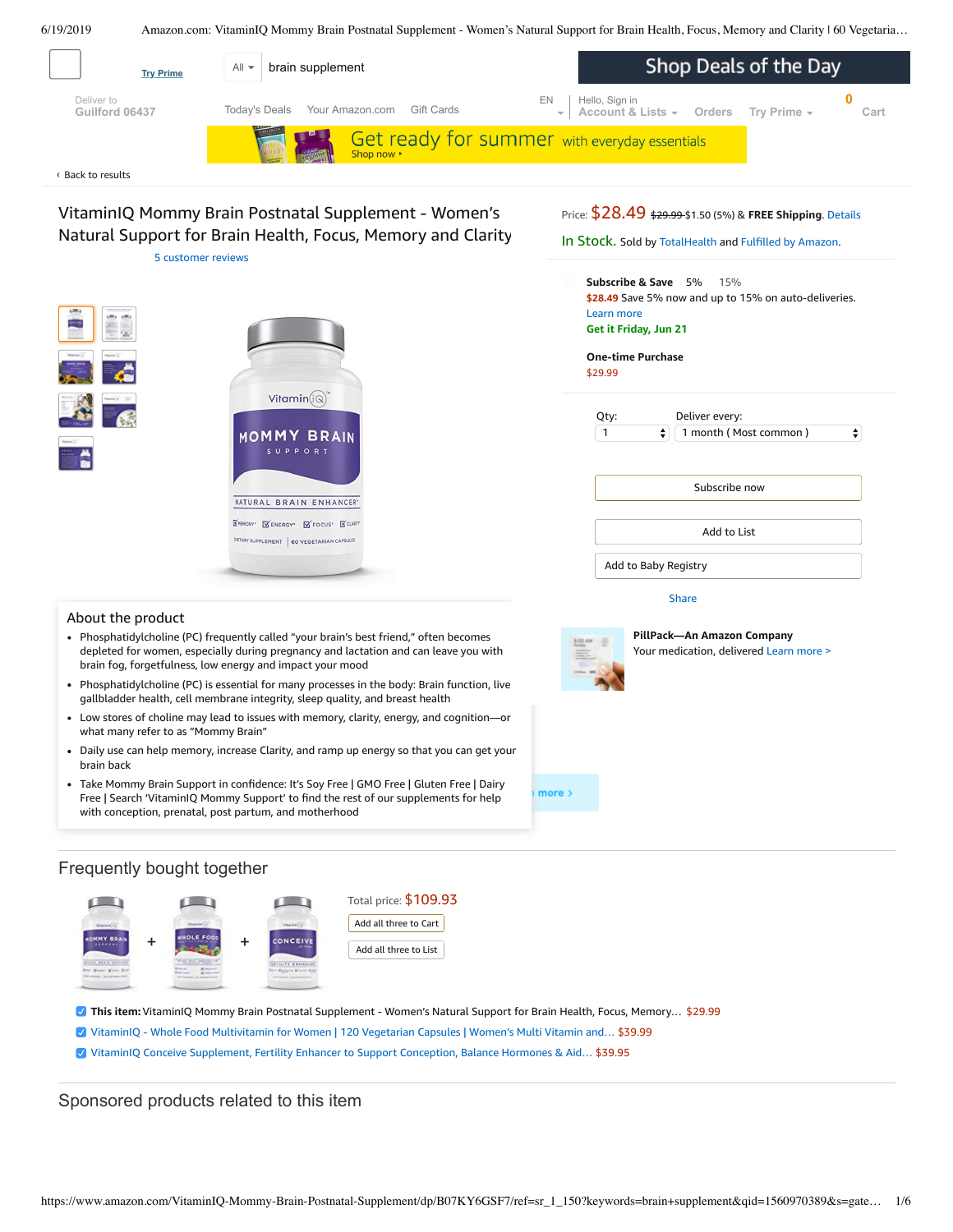6/19/2019 Amazon.com: VitaminIQ Mommy Brain Postnatal Supplement - Women's Natural Support for Brain Health, Focus, Memory and Clarity | 60 Vegetaria…



# What other items do customers buy after viewing this item?

|      | VitaminIQ Whole Food Prenatal Vitamins   Natural Supplement Support for Maternal & Fetal<br>Health   Healthy Baby   Healthy Mom   Non-GMO   Vegetarian   Gluten Free   120 Capsules<br>11<br>\$44.99     |
|------|----------------------------------------------------------------------------------------------------------------------------------------------------------------------------------------------------------|
| pink | Pink Stork Total Postnatal + DHA -Recommended Nutrition for After Pregnancy -Contains<br><b>Essential Nutrients for Breastfeeding Mom and Baby -60 Small Capsules</b><br>36<br>\$24.99                   |
|      | Mama's Select Post-Natal Plus Vitamins - Supports Breastfeeding & Lactation - with Vitamin D,<br>Iron & MethylFolate for Folic Acid - MTHFR Safe - 60 Veggie Capsules - 2 Month Supply<br>225<br>\$22.97 |
|      | Rainbow Light Vibrance Postnatal Multivitamin – 120 Count<br>29<br>\$31.49                                                                                                                               |

## Special offers and product promotions

**[Your cost could be \\$0.00 instead of \\$29.99](https://www.amazon.com/gp/cobrandcard/marketing.html?pr=con321&inc=50gcUnrec&ts=e962xec2iudcr2a3e238hictnaszszv&dasin=B07KY6GSF7&plattr=math&place=detailpage&imp=bdda9a70-f2ca-4106-840e-975ad78a82ab)**! Get a **\$50 Amazon.com Gift Card** instantly upon approval for the **Amazon Rewards Visa Card** Apply now

# **Have a question?**

Find answers in product info, Q&As, reviews

# Product description

#### **Wake Up Your Brain!**

Forgot what you did yesterday? Find your keys in the fridge? Forget what you are saying? "Mommy Brain" is a phrase commonly used to describe symptoms often experienced after having a baby or while nursing. And, it can plague mothers for years after having their baby, not just during the traditional postpartum or postnatal time frames. Mommy Brain was specifically formulated to remove the brain fog and bring back mental clarity.

### **Common symptoms of Mommy Brain:**

- Foggy brain
- Trouble finishing a sentence
- $\bullet$ Exhausted
- $\bullet$ Misplacing items
- Can't shop without a list
- Forget why you walked into a room
- Can't remember important dates
- Unrestful sleep
- **The Importance of Choline**

The above symptoms are often associated with the depletion of a crucial nutrient, choline, which gets quickly used up during pregnancy and in lactating mothers.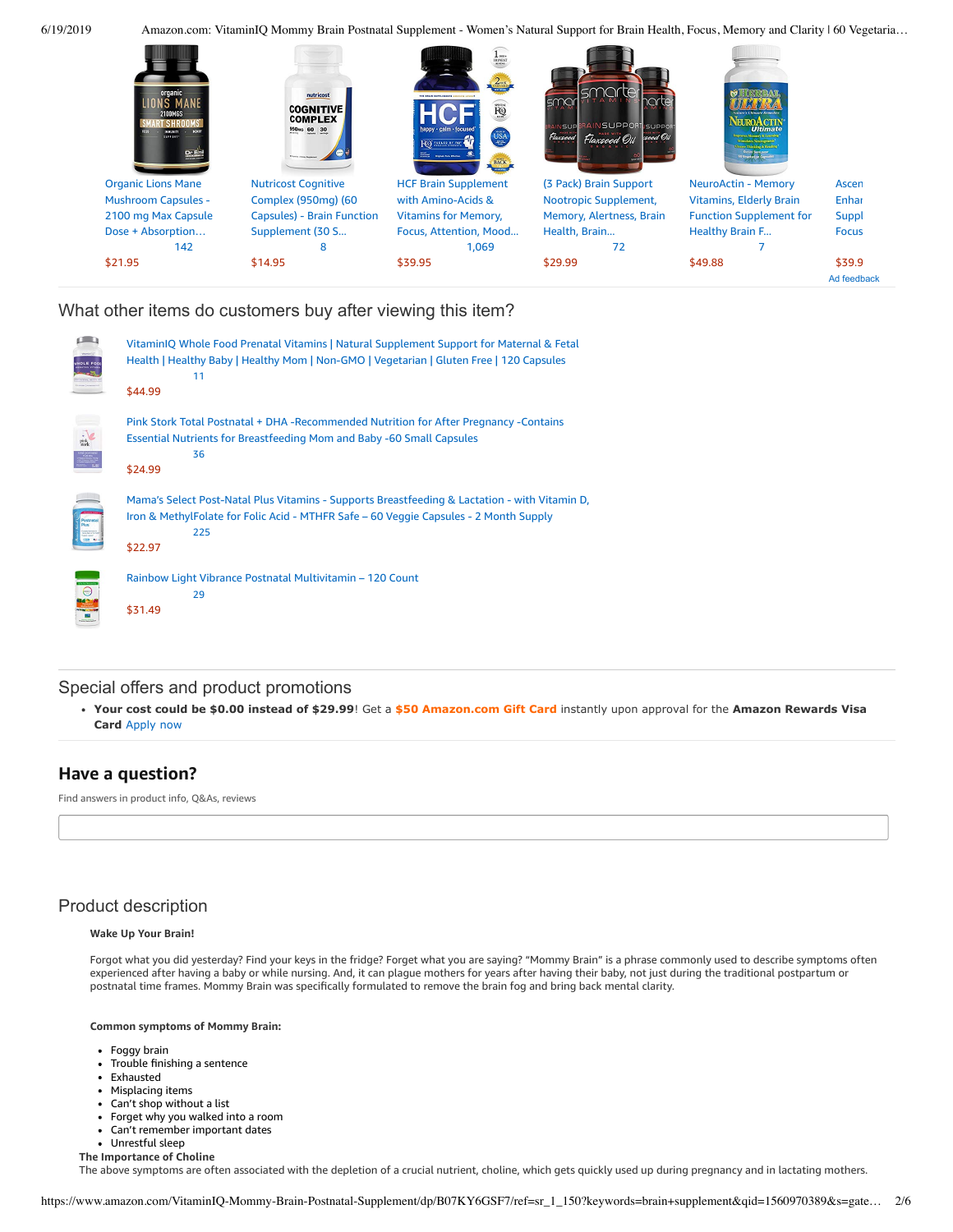#### 6/19/2019 Amazon.com: VitaminIQ Mommy Brain Postnatal Supplement - Women's Natural Support for Brain Health, Focus, Memory and Clarity | 60 Vegetaria…

Our natural choline stores are used by our brains to support memory, cognition, learning, and restorative sleep cycles. So, when choline stores get low, it's easy to see why it can affect mothers so significantly. Often times the effects of depleted choline can become quite scary when they start to effect everyday life and simple tasks.

**Goodbye brain fog, hello clarity!** Mommy Brain Support is formulated with two natural activated forms of choline from sunflower (not from soy) and other key nutrients phosphatidylserine and Omega-3 DHA which your brain needs to function properly .

Check out our entire line of Mommy & Baby Support Productsthat are intended to optimize you and your baby's health from pre-conception, through infancy, and beyond – **Search VitaminIQ Mommy Support**

### Product details

**Shipping Weight:** 2.9 ounces [\(View shipping rates and policies\)](https://www.amazon.com/gp/help/seller/shipping.html/ref=dp_pd_shipping?ie=UTF8&asin=B07KY6GSF7&seller=ATVPDKIKX0DER)

**ASIN:** B07KY6GSF7

**UPC:** 860000170857

**Average Customer Review:** [5 customer reviews](https://www.amazon.com/product-reviews/B07KY6GSF7/ref=acr_dpproductdetail_text?ie=UTF8&showViewpoints=1)

**Amazon Best Sellers Rank:** #181,719 in Health & Household [\(See Top 100 in Health & Household](https://www.amazon.com/gp/bestsellers/hpc/ref=pd_zg_ts_hpc)) #47806 in [Vitamins & Dietary Supplements](https://www.amazon.com/gp/bestsellers/hpc/3764441/ref=pd_zg_hrsr_hpc)

Would you like to **tell us about a lower price**?

## Related Video Shorts (0) [Upload](https://www.amazon.com/creatorhub/video/upload?productASIN=B07KY6GSF7&referringURL=ZHAvQjA3S1k2R1NGNw%3D%3D&ref=RVSW) your video



## **Be the first video**

Your name here

## Important information

#### **Legal Disclaimer**

Statements regarding dietary supplements have not been evaluated by the FDA and are not intended to diagnose, treat, cure, or prevent any disease or health condition.

#### **Ingredients**

Natural ingredients and vitamins

## Sponsored products related to this item



## Customer Questions & Answers

[See questions and answers](https://www.amazon.com/ask/questions/asin/B07KY6GSF7/ref=cm_cd_dp_lla_ql_ll)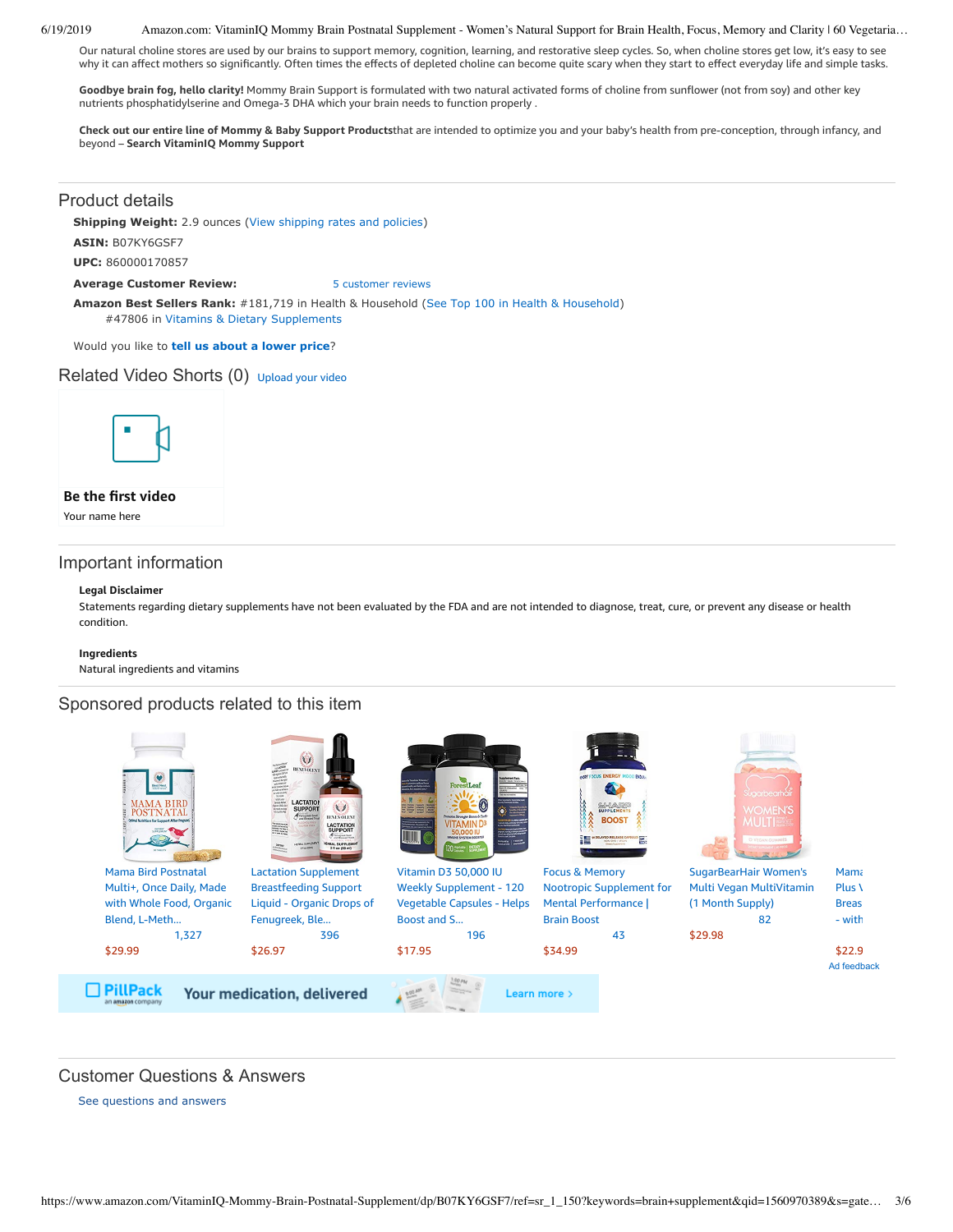# <span id="page-3-0"></span>**[5 customer](https://www.amazon.com/VitaminIQ-Mommy-Brain-Postnatal-Supplement/product-reviews/B07KY6GSF7/ref=cm_cr_dp_d_show_all_top?ie=UTF8&reviewerType=all_reviews) reviews**

### 4.7 out of 5 [stars](javascript:void(0))

| 80% |
|-----|
| 20% |
| 0%  |
| 0%  |
| 0%  |
|     |

### **Review this product**

Share your thoughts with other customers

Write a [customer](https://www.amazon.com/review/create-review/ref=cm_cr_dp_d_wr_but_top?ie=UTF8&channel=glance-detail&asin=B07KY6GSF7) review

#### **Showing 1-5 of 5 reviews**

| <b>Top Reviews</b> |  |
|--------------------|--|
|                    |  |

#### **[Seriously](https://www.amazon.com/gp/customer-reviews/R2IHDV6BCRAU8U/ref=cm_cr_dp_d_rvw_ttl?ie=UTF8&ASIN=B07KY6GSF7) helps with "Mommy Brain!"**

March 1, 2019

**Verified Purchase**

I really like this vitamin! I currently have a 6 and 2 year old and am very familiar with "mommy brain." I equate mommy brain as feeling like I'm in a fog and it takes a bit of effort to think through normal routines and problems, I experience this especially after a rough night of sleep. This helps me feel alert and like I can focus rather than being in an exhausted daze. I feel like it works quickly and helps me to focus enough so I don't put my keys away in the freezer and I can have a productive adult conversation. Even on days when I've slept well I find that this supplement helps me to stay on track, keep organized, and power through my long days.

The capsules are easy to swallow and I don't feel nauseous after taking them. I sometimes get nauseous after taking supplements but not with this.

Mommy Brain is high quality product and I like that the source of the ingredients is from sun flowers. The smell isn't pleasant to me but it doesn't keep me from taking it, I just don't stick my nose in the bottle!

#### One person found this helpful

| Helpful                                   | Comment                   | Report abuse                                                                                                                                                                                                    |
|-------------------------------------------|---------------------------|-----------------------------------------------------------------------------------------------------------------------------------------------------------------------------------------------------------------|
| Weikko                                    |                           |                                                                                                                                                                                                                 |
|                                           | <b>Mommy Brain Rocks!</b> |                                                                                                                                                                                                                 |
| March 1, 2019<br><b>Verified Purchase</b> |                           |                                                                                                                                                                                                                 |
|                                           |                           | Excellent product. Works quickly as described. Opened up my chronic stuffy nose. Bonus                                                                                                                          |
| One person found this helpful             |                           |                                                                                                                                                                                                                 |
| Helpful                                   | Comment                   | Report abuse                                                                                                                                                                                                    |
| D. D.                                     |                           |                                                                                                                                                                                                                 |
|                                           | Love it!                  |                                                                                                                                                                                                                 |
| May 12, 2019                              |                           |                                                                                                                                                                                                                 |
| <b>Verified Purchase</b>                  |                           |                                                                                                                                                                                                                 |
|                                           |                           | I recently started taking Mommy Brain because I heard through the "mommy grapevine" at my daughter's<br>school that it was great. I was desperate to find something that would aid with my overall sluggishness |

y overall sluggishness and brain fog. Not only was I always absolutely exhausted ALL THE TIME, but I was at a loss for words.... literally. I would find myself midsentence at work or home trying to explain something or answer a question and I simply couldn't think of the next word in my sentence. It would be on the tip of my tongue, so frustrating! I felt like I couldn't properly access my vocabulary. Since taking Mommy Brain, I feel as though the fog has finally lifted. I have an increase in energy and I'm beginning to find those darn elusive words again. Lol. I highly recommend and I'll be ordering again.

[Comment](https://www.amazon.com/gp/customer-reviews/R2OAL3CFBU76SN/ref=cm_cr_dp_d_rvw_btm?ie=UTF8&ASIN=B07KY6GSF7#wasThisHelpful) [Report](https://www.amazon.com/hz/reviews-render/report-abuse?ie=UTF8&voteDomain=Reviews&ref=cm_cr_dp_d_rvw_hlp&csrfT=gp8cFdTOLtNMfJBscs1JoMtVL24ieVtIj9W4d0wAAAABAAAAAF0KhYpyYXcAAAAA%2B4kUEk%2F7iMGR3xPcX6iU&entityId=R2OAL3CFBU76SN&sessionId=143-6729050-3493109) abuse [Helpful](https://www.amazon.com/ap/signin?openid.return_to=https%3A%2F%2Fwww.amazon.com%2Fdp%2FB07KY6GSF7%2Fref%3Dcm_cr_dp_d_vote_lft%3Fie%3DUTF8%26voteInstanceId%3DR2OAL3CFBU76SN%26voteValue%3D1%26csrfT%3Dgp8cFdTOLtNMfJBscs1JoMtVL24ieVtIj9W4d0wAAAABAAAAAF0KhYpyYXcAAAAA%252B4kUEk%252F7iMGR3xPcX6iU%23R2OAL3CFBU76SN&openid.identity=http%3A%2F%2Fspecs.openid.net%2Fauth%2F2.0%2Fidentifier_select&openid.claimed_id=http%3A%2F%2Fspecs.openid.net%2Fauth%2F2.0%2Fidentifier_select&openid.assoc_handle=usflex&openid.mode=checkid_setup&openid.ns=http%3A%2F%2Fspecs.openid.net%2Fauth%2F2.0)

Patrick Milligan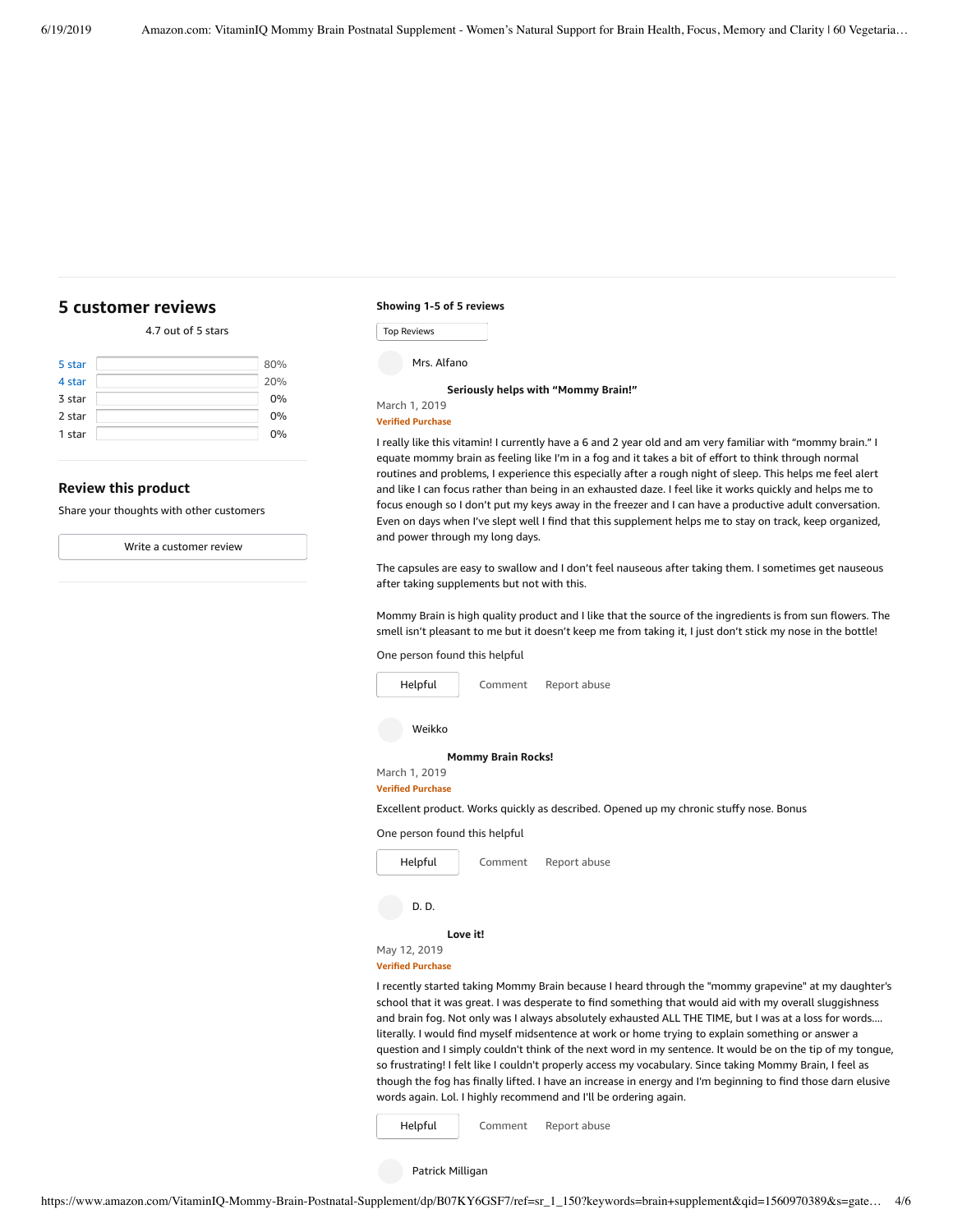| 6/19/2019 |  |  | Amazon.com: VitaminIO Mommy Brain Postnatal Supplement - Women's Natural Support for Brain Health, Focus, Memory and Clarity   60 Vegetaria |  |  |
|-----------|--|--|---------------------------------------------------------------------------------------------------------------------------------------------|--|--|
|           |  |  |                                                                                                                                             |  |  |

**Great help with the [mommy](https://www.amazon.com/gp/customer-reviews/R252SIL50L2JUW/ref=cm_cr_dp_d_rvw_ttl?ie=UTF8&ASIN=B07KY6GSF7) fog!**

June 4, 2019 **Verified Purchase**

Helped so much with the brain fog it took about 2 weeks to really see a difference but I have alot more energy now and I can remember alot more! It does come in a cheeper plastic bottle and the pills do have the fishy tast from the omega 3 but it's worth it!

| Helpful                                                 | Comment | Report abuse                                                                                      |
|---------------------------------------------------------|---------|---------------------------------------------------------------------------------------------------|
| <b>Theresa Winter</b>                                   |         |                                                                                                   |
|                                                         |         | Super helpful for a busy Momma!                                                                   |
| April 23, 2019                                          |         |                                                                                                   |
| <b>Verified Purchase</b>                                |         |                                                                                                   |
|                                                         |         | I am a full time working mom with two kids so I need anything I can get to help me out! These are |
|                                                         |         |                                                                                                   |
| wonderful ©<br>One person found this helpful<br>Helpful | Comment | Report abuse                                                                                      |
| See all 5 reviews                                       |         |                                                                                                   |

Customers who bought this item also bought



Disclaimer: While we work to ensure that product information is correct, on occasion manufacturers may alter their ingredient lists. Actual product packaging and materials may contain more and/or different information than that shown on our Web site. We recommend that you do not solely rely on the information presented and that you always read labels, warnings, and directions before using or consuming a product. For additional information about a product, please contact the manufacturer. Content on this site is for reference purposes and is not intended to substitute for advice given by a physician, pharmacist, or other licensed health-care professional. You should not use this information as self-diagnosis or for treating a health problem or disease. Contact your health-care provider immediately if you suspect that you have a medical problem. Information and statements regarding dietary supplements have not been evaluated by the Food and Drug Administration and are not intended to diagnose, treat, cure, or prevent any disease or health condition. Amazon.com assumes no liability for inaccuracies or misstatements about products.

[Back to top](#page-0-0)

**Get to Know Us** [Careers](https://www.amazon.jobs/) [Blog](https://blog.aboutamazon.com/?utm_source=gateway&utm_medium=footer)

**Make Money with Us**

[Sell on Amazon](https://www.amazon.com/gp/redirect.html?_encoding=UTF8&location=https%3A%2F%2Fservices.amazon.com%2Fcontent%2Fsell-on-amazon.htm%2Fref%3Dfooter_soa%3Fld%3DAZFSSOA%26ref_%3Dfooter_soa&source=standards&token=1CC2E60AAEEFD9613C04037E8F5AFD0F4D90DC5B)

[Sell Under Private Brands](https://www.amazon.com/l/ref=map_1_b2b_GW_FT?node=17882322011) [Amazon Rewards Visa Signature Cards](https://www.amazon.com/iss/credit/rewardscardmember?_encoding=UTF8&plattr=CBFOOT&ref_=footer_cbcc) [Amazon.com Store Card](https://www.amazon.com/iss/credit/storecardmember?_encoding=UTF8&plattr=PLCCFOOT&ref_=footer_plcc)

**Amazon Payment Products**

**Let Us Help You** [Your Account](https://www.amazon.com/gp/css/homepage.html?ie=UTF8&ref_=footer_ya) [Your Orders](https://www.amazon.com/gp/css/order-history?ie=UTF8&ref_=footer_yo)

https://www.amazon.com/VitaminIQ-Mommy-Brain-Postnatal-Supplement/dp/B07KY6GSF7/ref=sr\_1\_150?keywords=brain+supplement&qid=1560970389&s=gate… 5/6